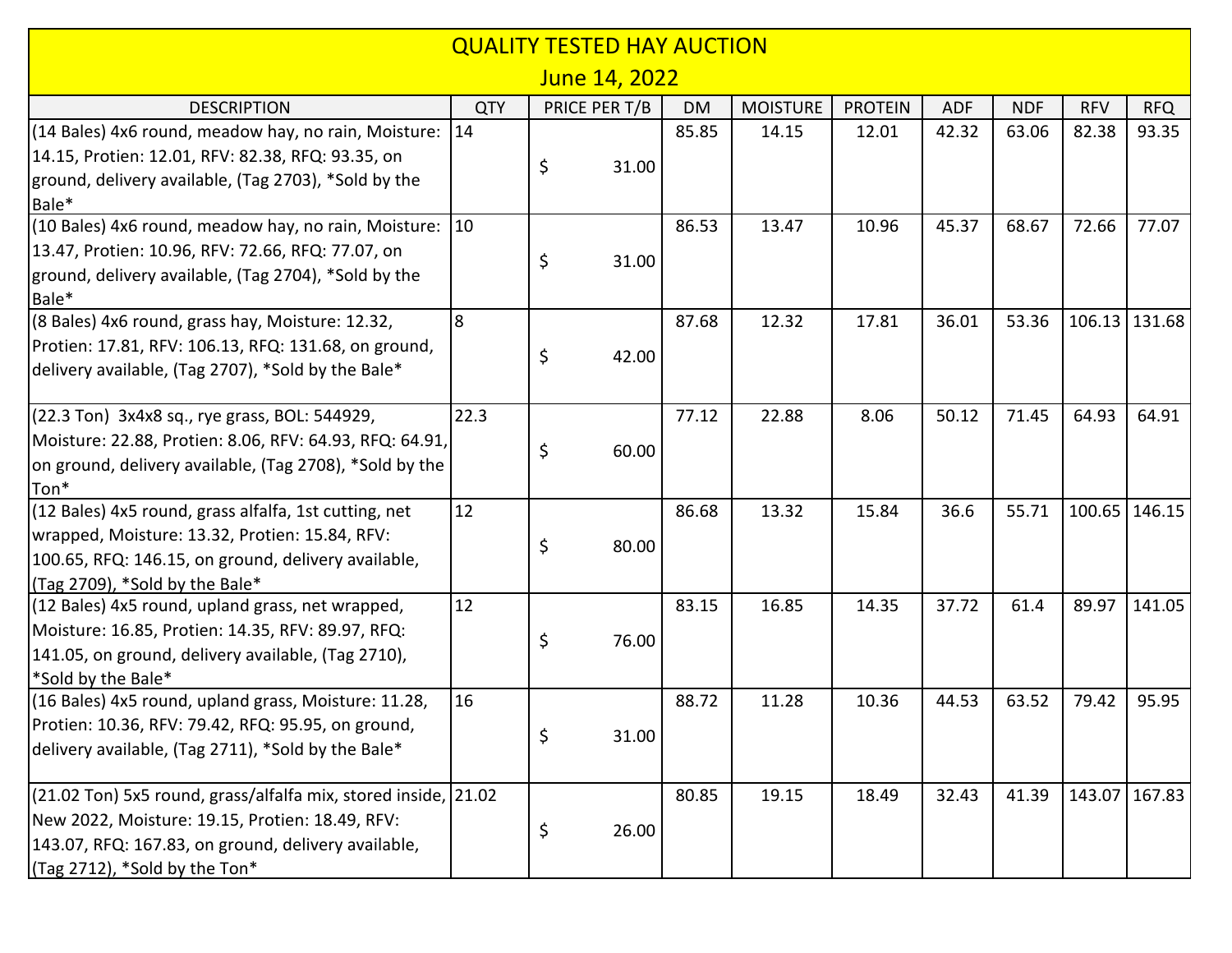| (8 Bales) 4x5 round, grass, Moisture: 15.29, Protien:       | 8     |       |        | 84.71 | 15.29 | 12.9  | 45.83 | 68.7  | 72.17           | 76.71  |
|-------------------------------------------------------------|-------|-------|--------|-------|-------|-------|-------|-------|-----------------|--------|
| 12.90, RFV: 72.17, RFQ: 76.71, on ground, delivery          |       | \$    | 20.00  |       |       |       |       |       |                 |        |
| available, (Tag 2713), *Sold by the Bale*                   |       |       |        |       |       |       |       |       |                 |        |
|                                                             |       |       |        |       |       |       |       |       |                 |        |
| (56 Bales) 3x3x8 sq., barley straw, *COUNT IN PHOTOS 56     |       |       |        |       |       |       |       |       |                 |        |
| IS INCORRECT* on ground, delivery available, (Tag           |       | \$    | 152.00 |       |       |       |       |       |                 |        |
| [2714], *Sold by the Bale*                                  |       |       |        |       |       |       |       |       |                 |        |
| (16.97 Ton) 4x5 round, grass, 1st crop, cut in 2022,        | 16.97 |       |        | 78.79 | 21.21 | 14.93 | 37.65 | 60.36 | 91.89           | 122.75 |
| Moisture: 21.21, Protien: 14.93, RFV: 91.89, RFQ:           |       | \$    | 23.00  |       |       |       |       |       |                 |        |
| 122.75, on ground, delivery available, (Tag 2715),          |       |       |        |       |       |       |       |       |                 |        |
| *Sold by the Ton*                                           |       |       |        |       |       |       |       |       |                 |        |
| (16.39 Ton) 4x5 round, grass/alfalfa, 1st crop, cut in      | 16.39 |       |        | 84.95 | 15.05 | 18.49 | 37.84 | 48.89 | 112.85          | 136.4  |
| 2022, Moisture: 15.05, Protien: 18.49, RFV: 112.85,         |       | \$    | 110.00 |       |       |       |       |       |                 |        |
| RFQ: 136.40, on ground, delivery available, (Tag 2716),     |       |       |        |       |       |       |       |       |                 |        |
| *Sold by the Ton*                                           |       |       |        |       |       |       |       |       |                 |        |
| (11 Bales) 4x5 round, grass, Moisture: 19.93, Protien:      | 11    |       |        | 80.07 | 19.93 | 11.61 | 48.69 | 72.01 | 65.98           | 55.77  |
| 11.61, RFV: 65.98, RFQ: 55.77, on ground, delivery          |       | S     | 126.00 |       |       |       |       |       |                 |        |
| available, (Tag 2717), *Sold by the Bale*                   |       |       |        |       |       |       |       |       |                 |        |
|                                                             |       |       |        |       |       |       |       |       |                 |        |
| (11 Bales) 5x6 round, corn stalks, on ground, delivery      | 11    | \$    | 23.00  |       |       |       |       |       |                 |        |
| available, (Tag 2718), *Sold by the Bale*                   |       |       |        |       |       |       |       |       |                 |        |
| (8.74 Ton) 5x5 round, grass, Moisture: 18.87, Protien: 8.74 |       |       |        | 81.13 | 18.87 | 15.89 | 39.01 | 53.67 | 101.6           | 110.46 |
| [15.89, RFV: 101.60, RFQ: 110.46, on ground, delivery       |       | \$    | 126.00 |       |       |       |       |       |                 |        |
| available, (Tag 2719), *Sold by the Ton*                    |       |       |        |       |       |       |       |       |                 |        |
|                                                             |       |       |        |       |       |       |       |       |                 |        |
| (18 Bales) 3x3x8 med. sq., alfalfa, 1st crop,               | 18    |       |        | 76.01 | 23.99 | 20.15 | 36.82 | 43.75 | 127.91          | 127.8  |
| preservatives applied, Moisture: 23.99, Protien: 20.15,     |       | \$    | 59.00  |       |       |       |       |       |                 |        |
| RFV: 127.91, RFQ: 127.80, on ground, delivery               |       |       |        |       |       |       |       |       |                 |        |
| available, (Tag 2720), *Sold by the Bale*                   |       |       |        |       |       |       |       |       |                 |        |
| (43 Bales) 3x3x6 sq., alfalfa/grass, Moisture: 14.14,       | 43    |       |        | 85.86 | 14.14 | 18.6  | 35.74 | 45.21 | $125.43$ 126.97 |        |
| Protien: 18.60, RFV: 125.43, RFQ: 126.97, on ground,        | \$    | 55.00 |        |       |       |       |       |       |                 |        |
| delivery available, (Tag 2721), *Sold by the Bale*          |       |       |        |       |       |       |       |       |                 |        |
|                                                             |       |       |        |       |       |       |       |       |                 |        |
| (22.80 Ton) 5x6 round, alfalfa, Moisture: 16.24,            | 22.8  |       |        | 83.76 | 16.24 | 21.28 | 35.65 | 41.81 | 136             | 121    |
| Protien: 21.28, RFV: 136, RFQ: 121, on ground,              |       | \$    | 153.00 |       |       |       |       |       |                 |        |
| delivery available, (Tag 2722), *Sold by the Ton*           |       |       |        |       |       |       |       |       |                 |        |